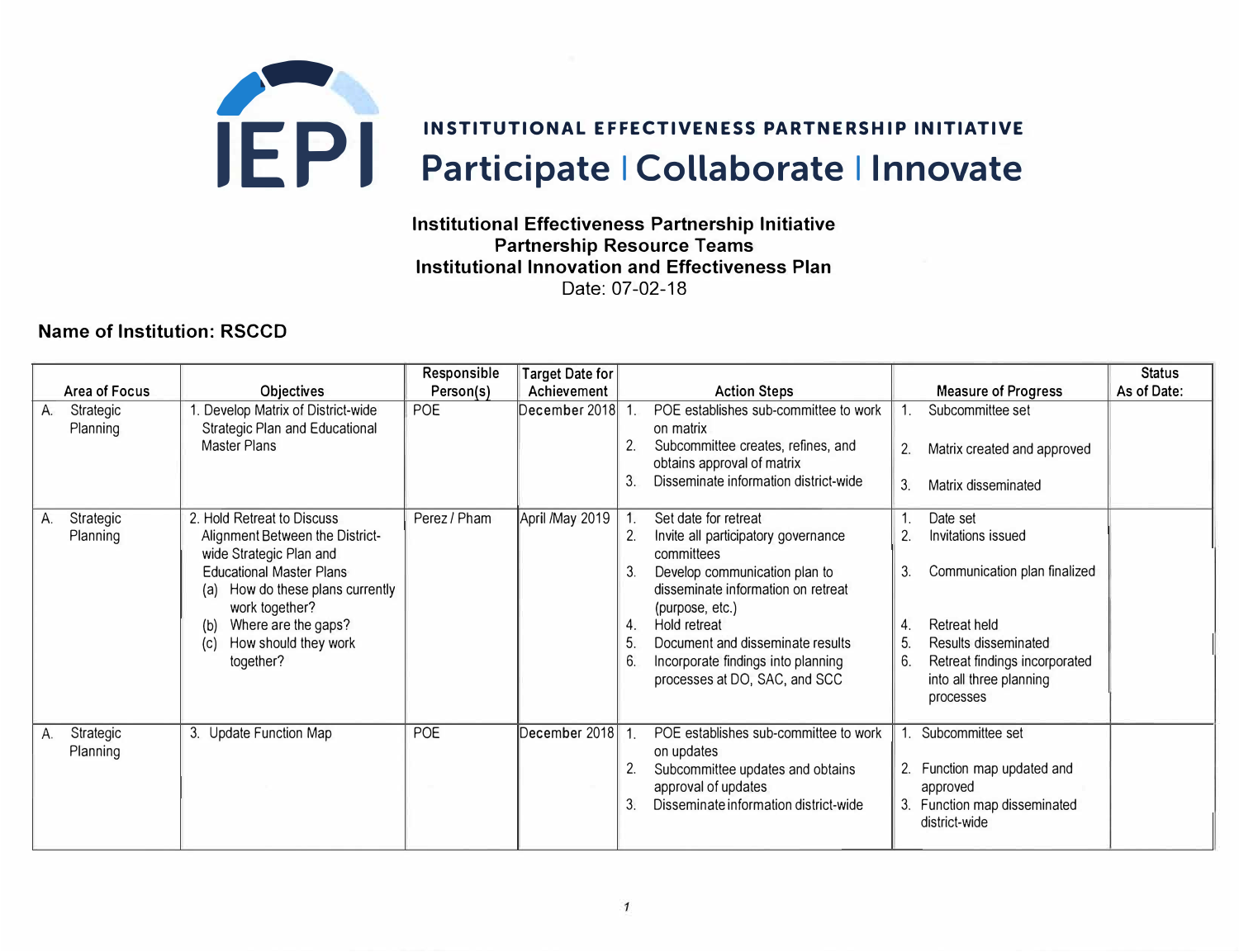| <b>Area of Focus</b>                  | <b>Objectives</b>                                                                                                                         | <b>Responsible</b><br>Person(s)                         | <b>Target Date for</b><br><b>Achievement</b> | <b>Action Steps</b><br><b>Measure of Progress</b>                                                                                                                                                                                                                                                                                                                                                                                                                                                                                                                                                                                                                                                                                                                                                                                                                                                                                                                                                                                                                                                | <b>Status</b><br>As of Date: |
|---------------------------------------|-------------------------------------------------------------------------------------------------------------------------------------------|---------------------------------------------------------|----------------------------------------------|--------------------------------------------------------------------------------------------------------------------------------------------------------------------------------------------------------------------------------------------------------------------------------------------------------------------------------------------------------------------------------------------------------------------------------------------------------------------------------------------------------------------------------------------------------------------------------------------------------------------------------------------------------------------------------------------------------------------------------------------------------------------------------------------------------------------------------------------------------------------------------------------------------------------------------------------------------------------------------------------------------------------------------------------------------------------------------------------------|------------------------------|
| <b>Strategic</b><br>A.<br>Planning    | <b>Identify and Address Gaps</b><br>4.<br><b>Between District-wide Strategic</b><br><b>Plan and Enrollment</b><br><b>Management Plans</b> | Presidents /<br><b>Vice Presidents/</b><br>Perez        | April/May 2019 1.                            | Establish DO/SAC/SCC committee to<br><b>Committee set</b><br>identify gaps<br>2. Committee identifies gaps, and<br>2. Gaps identified and<br>recommends approaches to addressing<br>recommendations made to<br>applicable committees<br>them<br>3. Applicable committees address the<br>3. Gaps addressed by<br>committees and progress<br>identified gaps<br>4. Conduct new environmental scan if<br>reportmade to DC<br>4. New environmental scan<br>committee determines necessary<br>conducted (if needed)                                                                                                                                                                                                                                                                                                                                                                                                                                                                                                                                                                                   |                              |
| <b>Enrollment</b><br>В.<br>Management | <b>Clarify DO role in Enrollment</b><br>1.<br>Management                                                                                  | <b>Committee</b><br>members<br>identified in<br>retreat | April/May 2019                               | Committee set<br><b>Establish committee</b><br>1.<br>1.<br>Discuss in DC, POE and district<br>2.<br><b>Discussions completed</b><br>2.<br>curriculum committee<br>3. DO role in EM district-wide<br>3.<br>Delineate, document, and disseminate<br>DO role<br>disseminated<br>Incorporate DO role as applicable into<br>4.<br>4. DO role incorporated<br>college and district enrollment<br>management planning processes                                                                                                                                                                                                                                                                                                                                                                                                                                                                                                                                                                                                                                                                         |                              |
| <b>Enrollment</b><br>В.<br>Management | <b>Acquire Predictive Analytics</b><br>2.<br>Software and Integrate into<br><b>Enrollment Management</b><br><b>Processes</b>              | <b>POE</b>                                              | <b>June 2019</b>                             | Begin conversation at POE as to:<br><b>Conversations completed</b><br>1.<br>1.<br>(a) Shortcomings of current EM tools.<br>(b) What EM software/tools are<br>needed? Not needed?<br>Multi-pronged approach<br>Develop multi-pronged approach (more<br>2.<br>2.<br>developed; determination<br>than just software)<br>(a) Determine what other district-wide<br>made<br>systems / processes need to be<br><b>Communications with other</b><br>improved / changed.<br>3.<br>Connect with other colleges on what<br>colleges completed and<br>3.<br>software has worked for them.<br>information provided to POE.<br>Vendor meetings completed<br>Identify and meet with vendors<br>4.<br>4.<br>5.<br>Software obtained and<br>implemented<br>Select, obtain, install, test, and<br>6. Other necessary changes to<br>5.<br>implement software<br><b>EM processes implemented</b><br>Implement other changes in EM<br>7. Schedule for ongoing evaluation<br>6.<br>processes as needed<br>and improvement set<br>7 <sub>1</sub><br>Establish schedule for evaluation and<br>improvement going forward |                              |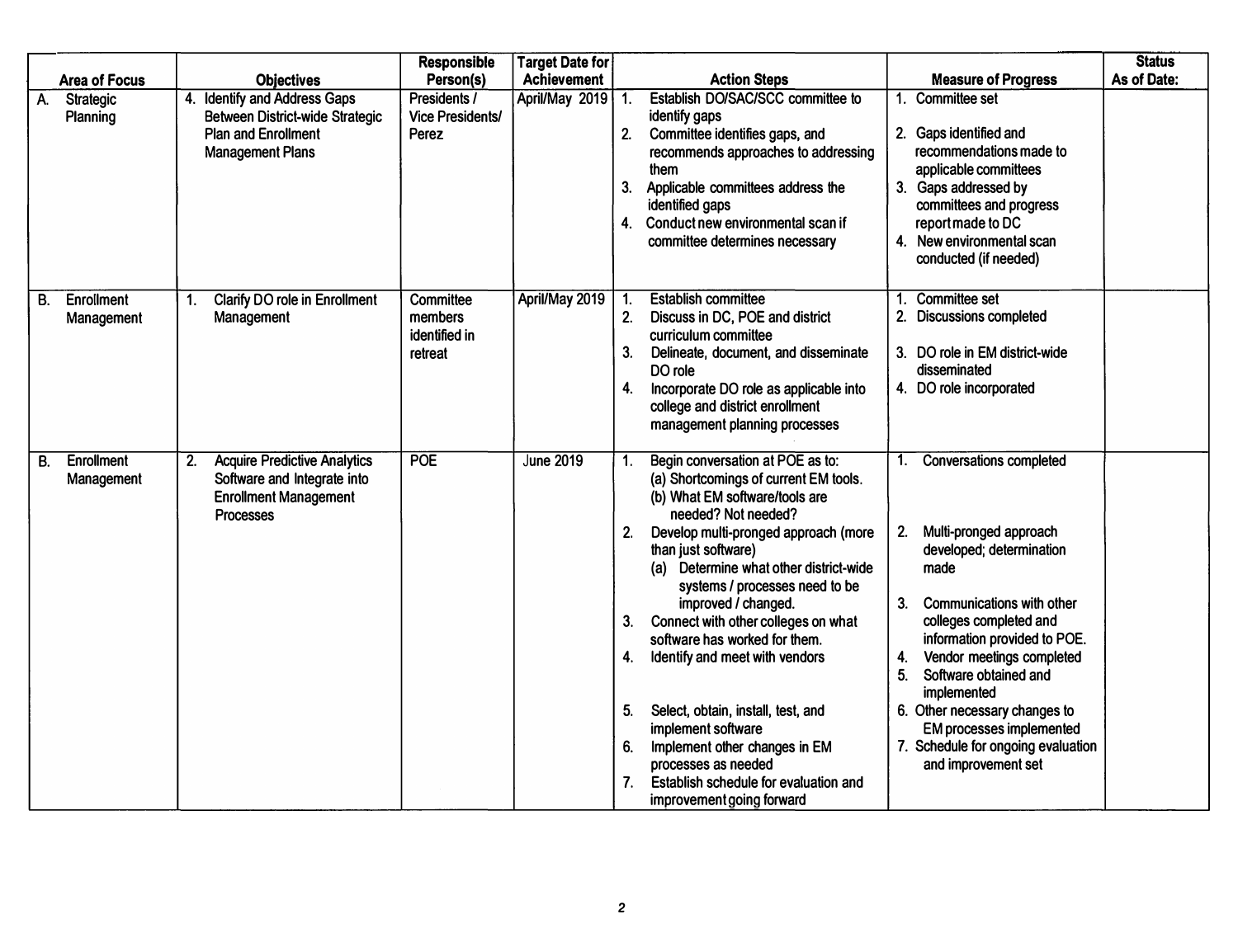|    | <b>Area of Focus</b>                    |                    | <b>Objectives</b>                                                                                                                                                                                                                                                                                                                                                                                                                                          | <b>Responsible</b><br>Person(s) | <b>Target Date for</b><br><b>Achievement</b> |                            | <b>Action Steps</b>                                                                                                                                                                                                                                                                                                                         |                                        | <b>Measure of Progress</b>                                                                                                                                                                                                                               | <b>Status</b><br>As of Date: |
|----|-----------------------------------------|--------------------|------------------------------------------------------------------------------------------------------------------------------------------------------------------------------------------------------------------------------------------------------------------------------------------------------------------------------------------------------------------------------------------------------------------------------------------------------------|---------------------------------|----------------------------------------------|----------------------------|---------------------------------------------------------------------------------------------------------------------------------------------------------------------------------------------------------------------------------------------------------------------------------------------------------------------------------------------|----------------------------------------|----------------------------------------------------------------------------------------------------------------------------------------------------------------------------------------------------------------------------------------------------------|------------------------------|
| В. | Enrollment<br>Management                | 3.                 | <b>Conduct System Review and</b><br>Study of EM best practices at<br>similar districts and incorporate<br>those practices into EM<br>processes                                                                                                                                                                                                                                                                                                             | <b>POE</b>                      | <b>June 2019</b>                             | 2.<br>3.<br>4.<br>5.<br>6. | POE establishes sub-committee to<br>conduct review<br>Select applicable districts<br><b>Conduct systematic review</b><br>Identify sound practices that fit RSCCD,<br>SAC, and SCC needs<br>Incorporate those practices into EM<br>planning at all three institutions.<br>Establish schedule for evaluation and<br>improvement going forward | 2 <sub>1</sub><br>3.<br>4.<br>5.<br>6. | Subcommittee set<br><b>Districts selected</b><br>Review completed<br>Sound practices identified and<br>reviewed for suitability<br>Practices incorporated into<br>EM plans and implemented.<br>Schedule for ongoing<br>evaluation and improvement<br>set |                              |
|    | <b>Budget Allocation</b><br>C.<br>Model | $\mathbf{1}$<br>2. | <b>Conduct Internal Review of the</b><br><b>BAM and its processes (review</b><br>of successes and gaps).<br><b>Conduct Internal Review of the</b><br>BAM and its processes to<br>ensure that it is aligned with<br>the statewide funding formula<br>so that model can distribute<br>resources through transparent<br>processes that support the<br>availability of high quality<br>educational programs that<br>respond to student and<br>community needs. | <b>FRC</b>                      | <b>Fall 2018</b>                             | 3.<br>4.<br>5.             | <b>Contract consultant</b><br>Discuss at FRC / DC<br>Discuss with stakeholder unions<br>Conduct both internal reviews and<br>recommend BAM improvements as<br>needed<br>Assess/identify minimum funding<br>necessary to ensure success of<br>program/service.                                                                               | 1.<br>3.<br>4.<br>5.                   | <b>Consultant contracted</b><br>Discussions with FRC / DC<br>completed<br><b>Discussions with stakeholder</b><br>unions completed<br>Internal reviews completed<br>and recommendations made<br>to DC<br>Minimum funding identified                       |                              |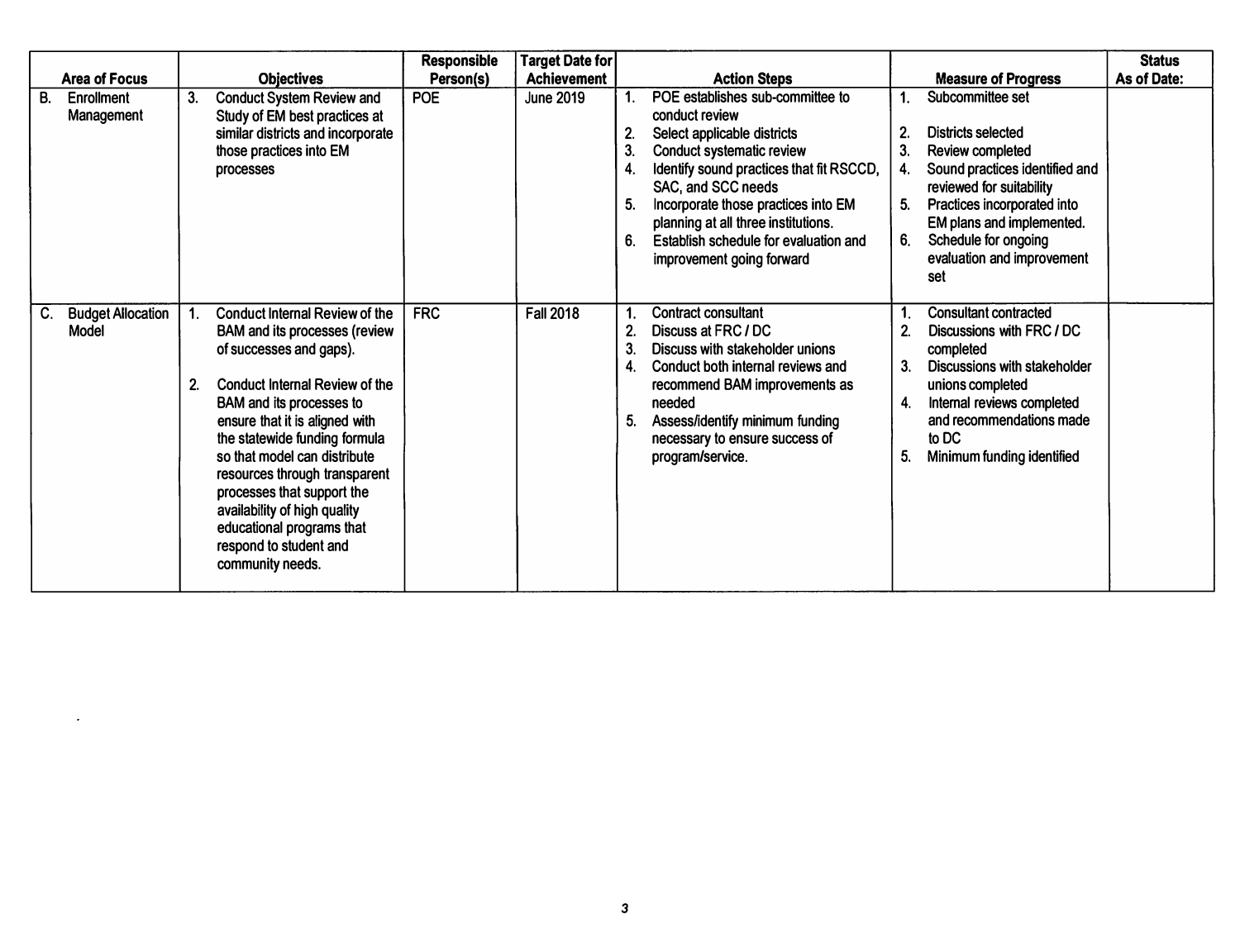|                                                |                                                                                                                                                                               | <b>Responsible</b> | <b>Target Date for</b> |                                                                                                                                                                                                                                                                                                                                                                                                                                                                                                                                                                                                                                                                                                                                                                                                                                                                           | <b>Status</b> |
|------------------------------------------------|-------------------------------------------------------------------------------------------------------------------------------------------------------------------------------|--------------------|------------------------|---------------------------------------------------------------------------------------------------------------------------------------------------------------------------------------------------------------------------------------------------------------------------------------------------------------------------------------------------------------------------------------------------------------------------------------------------------------------------------------------------------------------------------------------------------------------------------------------------------------------------------------------------------------------------------------------------------------------------------------------------------------------------------------------------------------------------------------------------------------------------|---------------|
| <b>Area of Focus</b>                           | <b>Objectives</b>                                                                                                                                                             | Person(s)          | <b>Achievement</b>     | <b>Action Steps</b><br><b>Measure of Progress</b>                                                                                                                                                                                                                                                                                                                                                                                                                                                                                                                                                                                                                                                                                                                                                                                                                         | As of Date:   |
| <b>Budget Allocation</b><br>C.<br>Model        | 3.<br><b>Conduct System Review and</b><br>Study of BAM best practices<br>and processes at similar<br>districts and implement<br>improvements into the BAM<br><b>processes</b> | <b>FRC</b>         | <b>Fall 2018</b>       | <b>Contract consultant</b><br><b>Consultant contracted</b><br>2.<br>Conduct the review and study and<br>Review and study conducted,<br>document the findings<br>and findings documented<br>Discuss at FRC and DC<br><b>Discussions completed</b><br>3.<br>Recommendations made<br>Recommend BAM improvements as<br>4.<br>Implementation approach and<br>needed<br>5.<br>schedule finalized<br>Document how and when<br>improvements based on findings of all<br>Improvements implemented<br>6.<br>three reviews (see also Objectives C.1<br>according to schedule<br>and C.2 above) will be implemented into<br>Schedule for ongoing<br>the BAM<br>evaluation and improvement<br>Implement improvements based on<br>set<br>findings of all three reviews (see also<br>Objectives C.1 and C.2 above)<br>Establish schedule for evaluation and<br>improvement going forward |               |
| <b>Budget Allocation</b><br>C.<br><b>Model</b> | Develop and Implement Plan<br>4.<br>to Enhance Communication<br>and Transparency about<br><b>District and College Budgets</b>                                                 | Perez / POE        | <b>June 2019</b>       | Contract consultant to work with district<br><b>Consultant contracted</b><br>/ college leadership<br>Draft, refine, and obtain approvals for<br>Approval for plan obtained<br>2.<br>Plan<br>3a. Plan implemented<br>Implement plan and establish schedule<br>3b. Schedule for ongoing<br>for evaluation and improvement going<br>evaluation and improvement<br>forward<br>set                                                                                                                                                                                                                                                                                                                                                                                                                                                                                             |               |